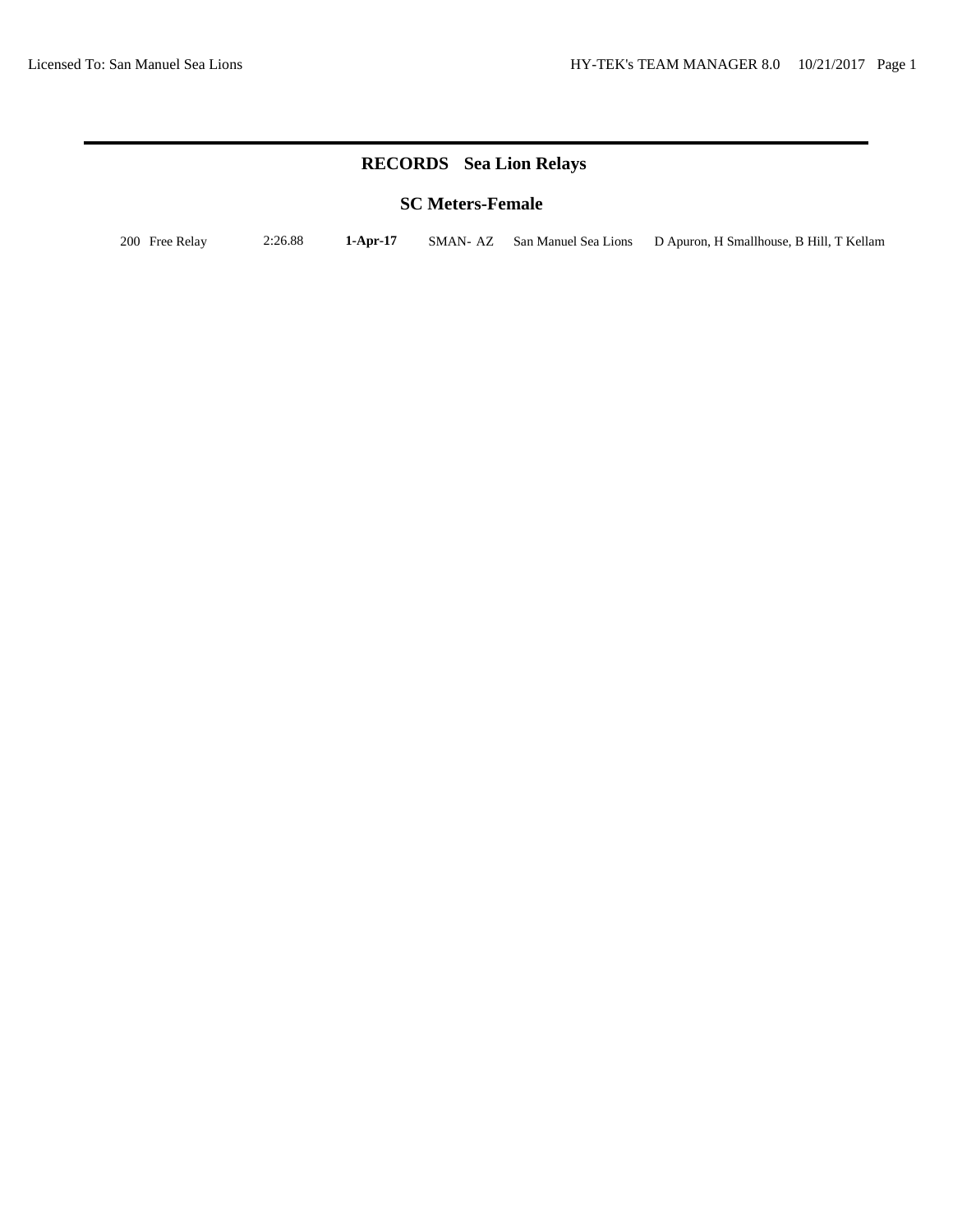# **RECORDS Sea Lion Relays**

## **SC Meters-Male**

| 8 & U     | 100 Free Relay   | 1:26.59 | 15-Mar-14  | SMAN-AZ  | San Manuel Sea Lions E. Andrade, M. Stewart, E. Kellam, B. Fister      |
|-----------|------------------|---------|------------|----------|------------------------------------------------------------------------|
|           | 100 Medley Relay | 1:38.34 | 15-Mar-14  | SMAN-AZ  | San Manuel Sea Lions S. Castellanos, M. Stewart, E. Andrade, E. Kellam |
|           |                  |         |            |          |                                                                        |
| 12 & U    | 200 Free Relay   | 2:20.10 | $1-Apr-17$ | SMAN-AZ  | San Manuel Sea Lions B Fister, M Stewart, E Kellam, J Smallhouse       |
|           |                  |         |            |          |                                                                        |
| $13 - 14$ | 200 Free Relay   | 1:58.96 | $1-Apr-17$ | SMAN-AZ  | San Manuel Sea Lions E Apuron, A Lopez, N Fister, R Stewart            |
|           |                  |         |            |          |                                                                        |
|           | 200 Free Relay   | 1:58.96 | $1-Apr-17$ | SMAN- AZ | San Manuel Sea Lions E Apuron, A Lopez, N Fister, R Stewart            |